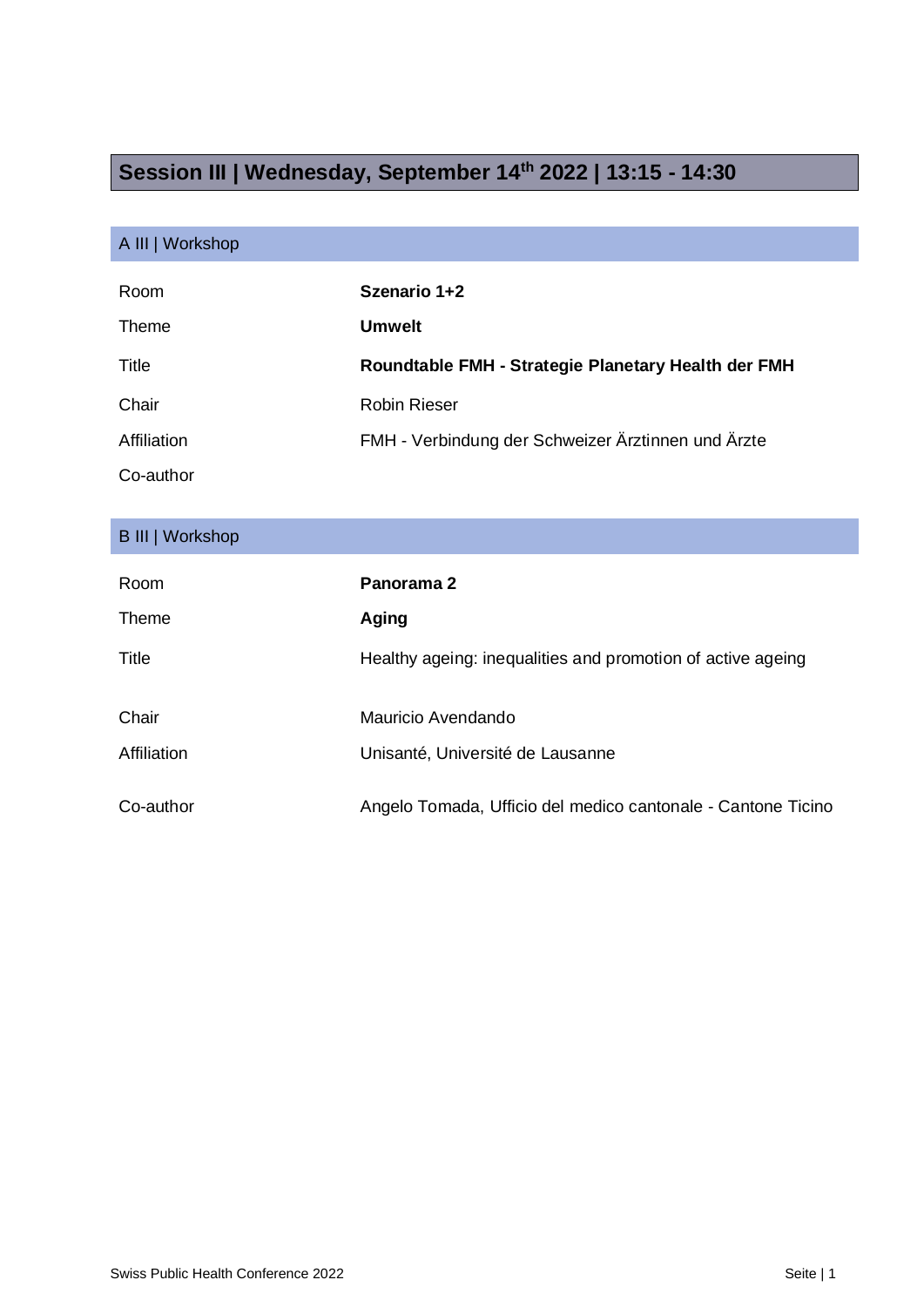| C III   Orals          |                                                                                                                                                                      |
|------------------------|----------------------------------------------------------------------------------------------------------------------------------------------------------------------|
| Room                   | Panorama 3                                                                                                                                                           |
| Theme                  | Life expectancy/ Influences on life quality and expectancy                                                                                                           |
|                        |                                                                                                                                                                      |
| Chair                  | David Hess (BAG), Jérémie Millot                                                                                                                                     |
|                        |                                                                                                                                                                      |
| <b>Title</b>           | <b>Biodiversity , Cardiovascular Diseases, Chronic Respiratory</b><br>Diseases, Health-Promoting Environment, Health Risks from<br><b>Pollutants, Urban Planning</b> |
| First name   Last name | Hélène Niculita-Hirzel                                                                                                                                               |
| Affiliation            | Unisanté, Département Santé Travail et Environment                                                                                                                   |
| Title                  | Non-Communicable Diseases, Other Public Health Topic<br>(please specify below)                                                                                       |
| First name   Last name | <b>Dusan Petrovic</b>                                                                                                                                                |
| Affiliation            | Unisanté                                                                                                                                                             |
| <b>Title</b>           |                                                                                                                                                                      |
|                        | Other Public Health Topic (please specify below)                                                                                                                     |
| First name   Last name | Laurence Seematter                                                                                                                                                   |
| Affiliation            | UNISANTE + CHUV, Lausanne                                                                                                                                            |
| <b>Title</b>           | <b>Cardiovascular Diseases</b>                                                                                                                                       |
|                        |                                                                                                                                                                      |
| First name   Last name | Caroline Veys - Takeuchi                                                                                                                                             |
| Affiliation            | Unisanté Lausanne, DESS                                                                                                                                              |
| <b>Title</b>           | Covid-19                                                                                                                                                             |
| First name   Last name | Sarah Ziegler                                                                                                                                                        |
| Affiliation            | University of Zurich; Epidemiology, Biostatistics and Prevention<br>Institute                                                                                        |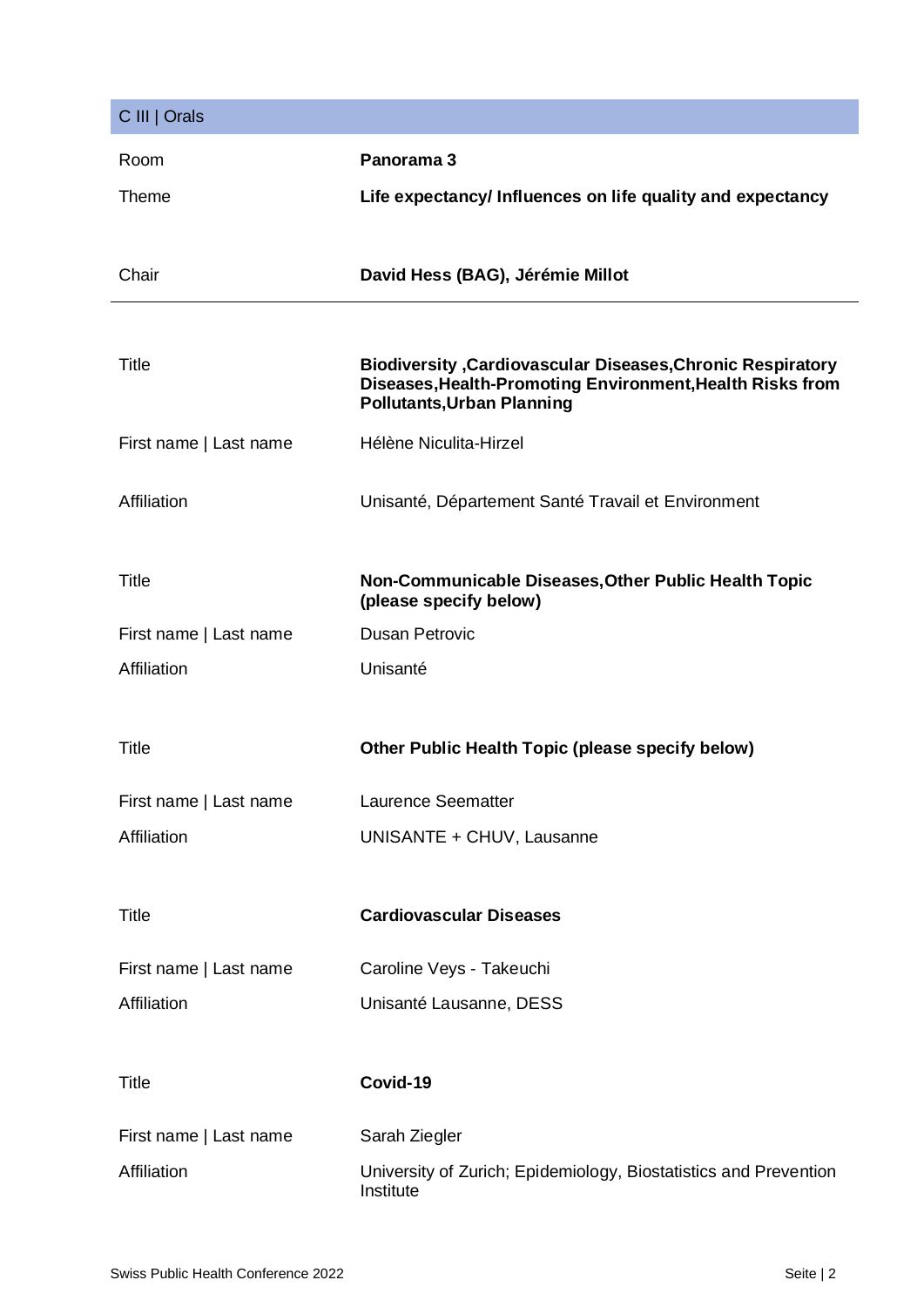| D III   Orals          |                                                                                                                                                                             |
|------------------------|-----------------------------------------------------------------------------------------------------------------------------------------------------------------------------|
|                        |                                                                                                                                                                             |
| Room                   | Panorama 4                                                                                                                                                                  |
| Theme                  | Mental health / Well-being, suicide and mental health                                                                                                                       |
| Chair                  | <b>Alfred Künzler</b>                                                                                                                                                       |
|                        |                                                                                                                                                                             |
| Title                  | <b>Equal Opportunities and Health, Health Policy, Mental Health</b><br>Other Public Health Topic (please specify below),                                                    |
| First name   Last name | <b>Mauricio Avendano</b>                                                                                                                                                    |
| Affiliation            | Unisanté, Université de Lausanne                                                                                                                                            |
| <b>Title</b>           | Digital Health and Artificial Intelligence, Health Risks from<br>Pollutants, Mental Health, Noise and Radiation, Other Public<br><b>Health Topic (please specify below)</b> |
| First name   Last name | <b>Oliver Gruebner</b>                                                                                                                                                      |
| Affiliation            | University of Zurich, Department of Geography / Epidemiology,<br>Biostatistics, and Prevention Institute                                                                    |
| Title                  | <b>Mental Health, Non-Communicable Diseases</b>                                                                                                                             |
|                        |                                                                                                                                                                             |
| First name   Last name | Annora Mack                                                                                                                                                                 |
| Affiliation            | <b>Swiss TPH Master Student</b>                                                                                                                                             |
| <b>Title</b>           | <b>Health-Promoting Environment, Mental Health</b>                                                                                                                          |
| First name   Last name | Virna Monero Flores                                                                                                                                                         |
| Affiliation            | <b>ZHAW</b>                                                                                                                                                                 |
| <b>Title</b>           | <b>Mental Health , Noise and Radiation</b>                                                                                                                                  |
| First name   Last name | <b>Benedikt Wicki</b>                                                                                                                                                       |
| Affiliation            | <b>Swiss TPH</b>                                                                                                                                                            |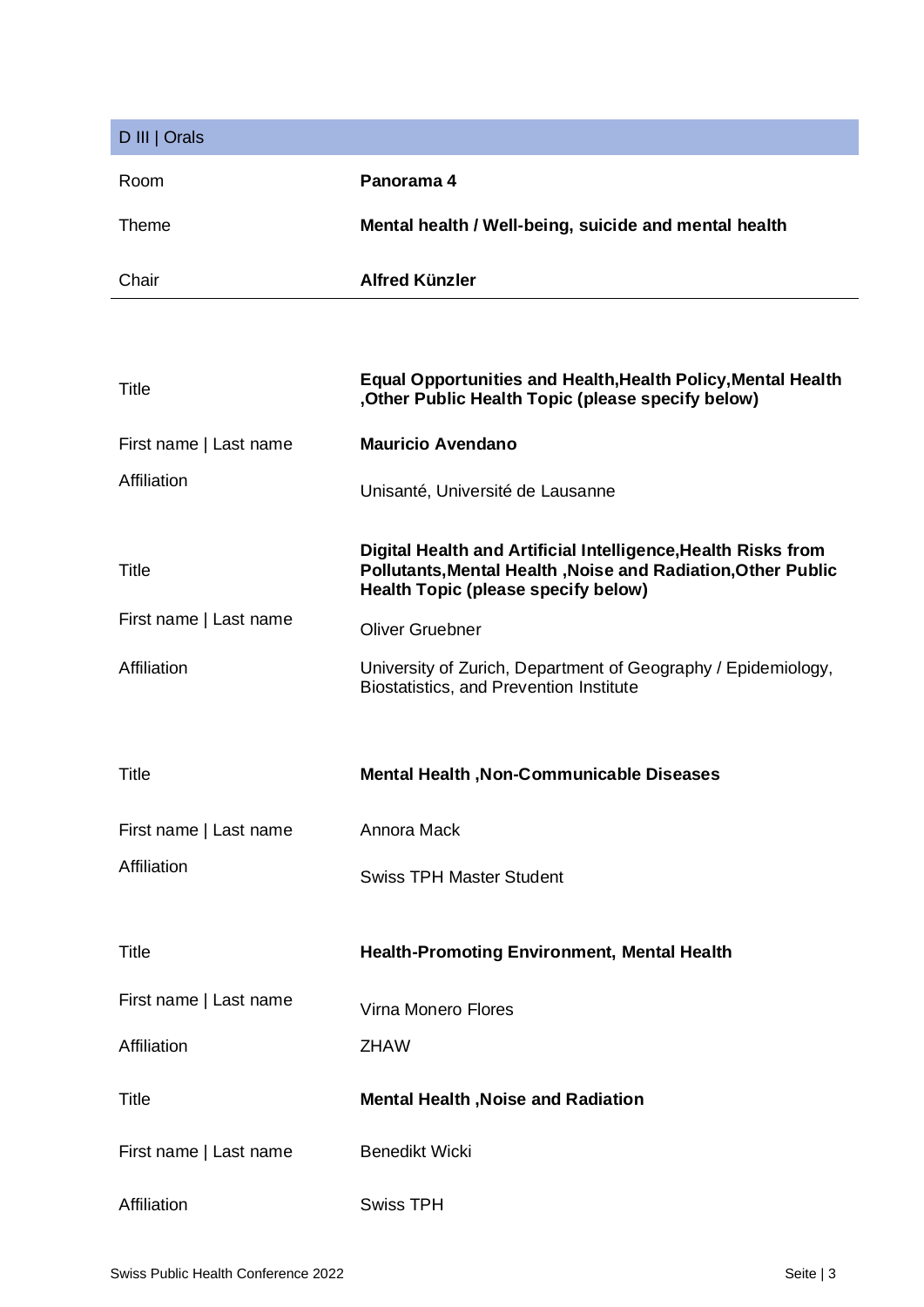| E III   Orals          |                                                                                                                               |
|------------------------|-------------------------------------------------------------------------------------------------------------------------------|
| Room                   | Panorama <sub>7</sub>                                                                                                         |
| Theme                  | Health literacy/ The urgency of health literacy                                                                               |
| Chair                  | Julia Dratva                                                                                                                  |
|                        |                                                                                                                               |
| Title                  | Health literacy core competencies among health<br>professionals                                                               |
| First name   Last name | Rebecca Jaks                                                                                                                  |
| Affiliation            | Careum Center for Health Literacy                                                                                             |
| <b>Title</b>           | Health literacy in Switzerland: current data and<br>recommended actions                                                       |
| First name   Last name | Saskia De Gani                                                                                                                |
| Affiliation            | Careum Center for Health Literacy                                                                                             |
|                        |                                                                                                                               |
| Title                  | Health literacy among older adults in Switzerland: cross-<br>sectional evidence                                               |
| First name   Last name | <b>Clément Meier</b>                                                                                                          |
| Affiliation            | University of Lausanne                                                                                                        |
|                        |                                                                                                                               |
| Title                  | Improving primary healthcare access for asylum seekers<br>and refugees: Family physician perspective - a qualitative<br>study |
| First name   Last name | Johanna Oehri                                                                                                                 |
| Affiliation            | University of Basel, Swiss Tropical- and Public Health Institute                                                              |
| Title                  | Health literacy in challenging contexts - The potential of<br>social counselling services                                     |
| First name   Last name | <b>Frank Wieber</b>                                                                                                           |
| Affiliation            | Zurich University of Applied Sciences (ZHAW)                                                                                  |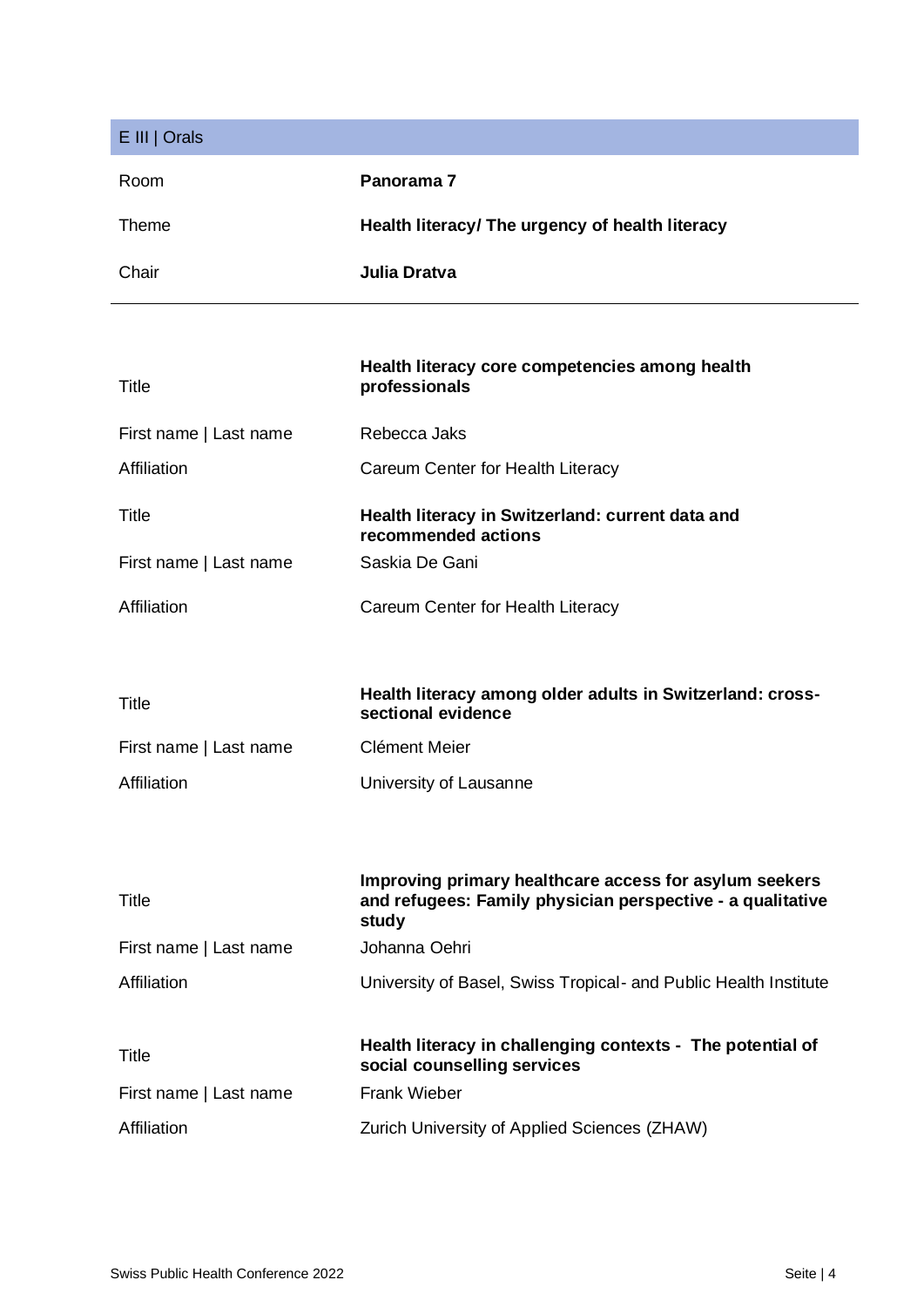| F III   Orals          |                                                                                                                                                                                                                                                                                           |
|------------------------|-------------------------------------------------------------------------------------------------------------------------------------------------------------------------------------------------------------------------------------------------------------------------------------------|
| Room                   | Panorama <sub>6</sub>                                                                                                                                                                                                                                                                     |
| Theme                  | Lifecourse/ Demographic changes and life course<br>perspectives from a public health perspective                                                                                                                                                                                          |
| Chair                  | Verena Biel, Birgit Keller                                                                                                                                                                                                                                                                |
|                        |                                                                                                                                                                                                                                                                                           |
| <b>Title</b>           | The effect of educational trajectories on early chronic<br>disease mortality in Switzerland                                                                                                                                                                                               |
| First name   Last name | Cristian Carmeli                                                                                                                                                                                                                                                                          |
| Affiliation            | #PopHealthLab, University of Fribourg                                                                                                                                                                                                                                                     |
|                        |                                                                                                                                                                                                                                                                                           |
| <b>Title</b>           | Nationwide projections of mortality impacts due to heat and<br>cold under different climate change scenarios in<br><b>Switzerland</b>                                                                                                                                                     |
| First name   Last name | Evan de Schrijver                                                                                                                                                                                                                                                                         |
| Affiliation            | 1. Institute of Social and Preventive Medicine (ISPM), University<br>of Bern, Bern, Switzerland 2. Oeschger Center for Climate<br>Change Research (OCCR), University of Bern, Bern,<br>Switzerland. 3. Graduate school of Health Sciences (GHS),<br>University of Bern, Bern, Switzerland |
| <b>Title</b>           | Excess Mortality during the warm summers 1947, 2003,<br>2015 and 2018 in eight Swiss Cities                                                                                                                                                                                               |
| First name   Last name | Ana Maria Vicedo Cabrera                                                                                                                                                                                                                                                                  |
| Affiliation            | Institute of Social and Preventive Medicine - University of Bern                                                                                                                                                                                                                          |
| <b>Title</b>           | Health care spending by disease in Switzerland in 2012 and<br>2017 - A decomposition analysis                                                                                                                                                                                             |
| First name   Last name | <b>Simon Wieser</b>                                                                                                                                                                                                                                                                       |
| Affiliation            | <b>Zurich University of Applied Science</b>                                                                                                                                                                                                                                               |
| <b>Title</b>           | Demographische Veränderung des Mental Health von 1998<br>bis 2018 mit Fokus auf Depression (NXGEN-6)                                                                                                                                                                                      |
| First name   Last name | <b>Murat Yilma</b>                                                                                                                                                                                                                                                                        |
| Affiliation            | Luzerner Kantonsspita                                                                                                                                                                                                                                                                     |